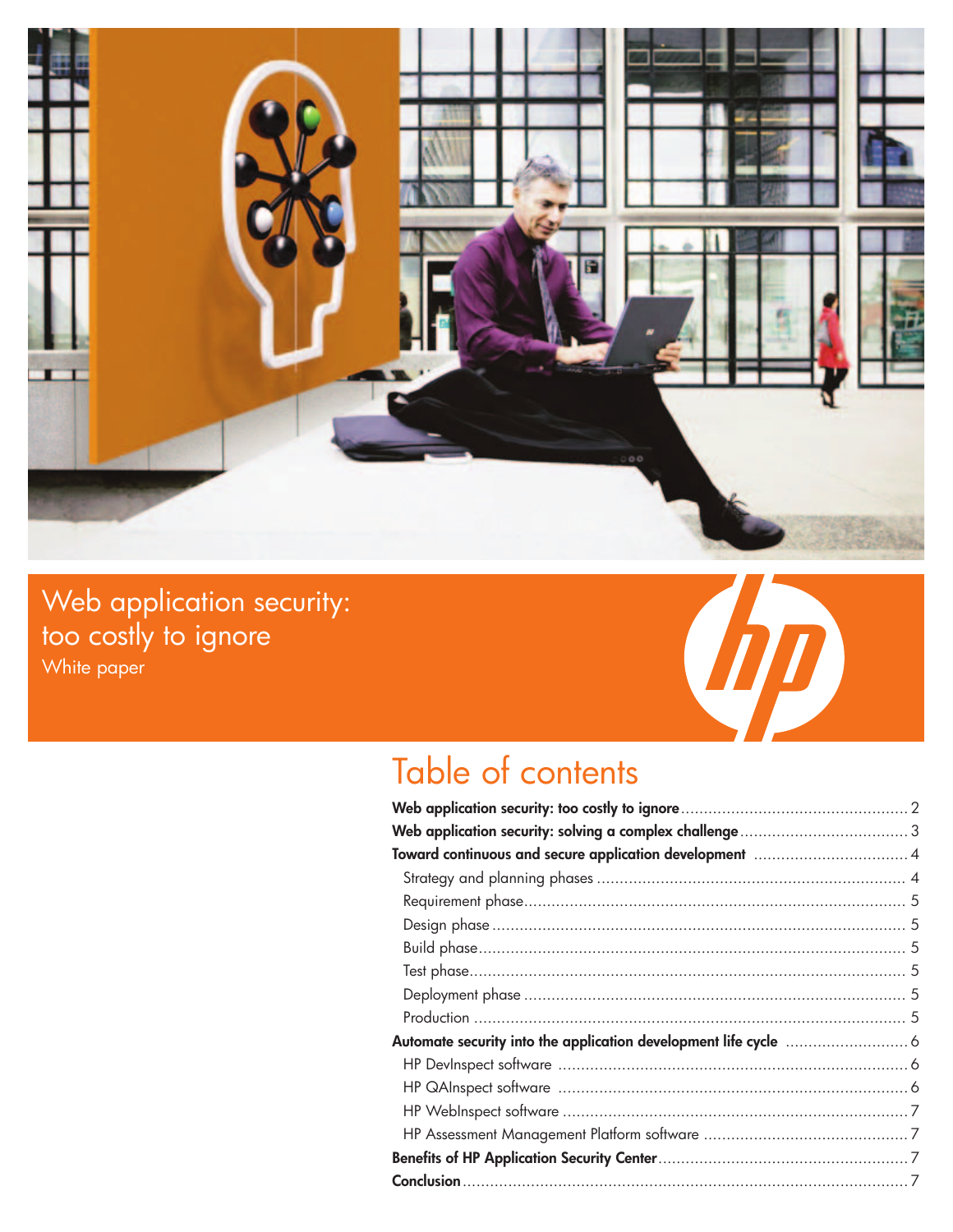# Web application security: too costly to ignore

This paper details why application security addressed throughout the entire software development life cycle will increase the security of your applications, improve regulatory compliance, while also cutting development costs.

The bad news keeps rolling in nearly every day. A major retailer's website is hacked, and thousands of customer records, including credit card numbers, are stolen; a single flaw on the web page of a federal agency has leaked Social Security numbers onto the Internet. It is clear that attacks targeting web applications are on the rise, as stories like these are all too commonplace.

Not only are application attacks growing more prevalent, they are also costly. The research firm Gartner estimates that within the next year, 80 percent of all companies will have suffered through an application security incident. The cost of these incidents ranges from \$90 to \$305 per compromised record, depending on the nature of the breach and the company hacked. These costs include system cleanup and forensic analysis, regulatory and legal costs, consumer breach notification, and credit monitoring services. When considering those expenses, it is no surprise that the total expense of a single breach can range from several million to well into the billions.

These web application flaws also place organizations at significant risk for non-compliance with government and industry regulations such as Federal Information Security Management Act (FISMA), Health Insurance Portability and Accountability Act (HIPAA), Sarbanes-Oxley (SOX), the Gramm-Leach-Bliley Act (GLBA), and the more recent Payment Card Industry Data Security Standard (PCI DSS).

For attackers, web applications are both easy and worthy targets. Common flaws such as SQL injection, cross-site scripting, poor input validation and broken authentication conditions make it possible for attackers to easily infiltrate these applications to disrupt application availability and destroy or steal sensitive and private information like credit card data. Also, vulnerable web applications not only allow these miscreants to steal and manipulate information within that application, but also to use it as an entry point to the corporate network and back-end applications.

Set aside those security and regulatory compliance concerns for a moment, and consider this: Security vulnerabilities are like any other software defect. And, like any software defect, it is actually more cost effective to find and fix security software defects during development. It is widely accepted by analysts and software development experts that while it may cost a couple hundred dollars to find and fix defects early in the development cycle, those costs can soar to well above \$10,000 to fix those defects after the application has been sent to production.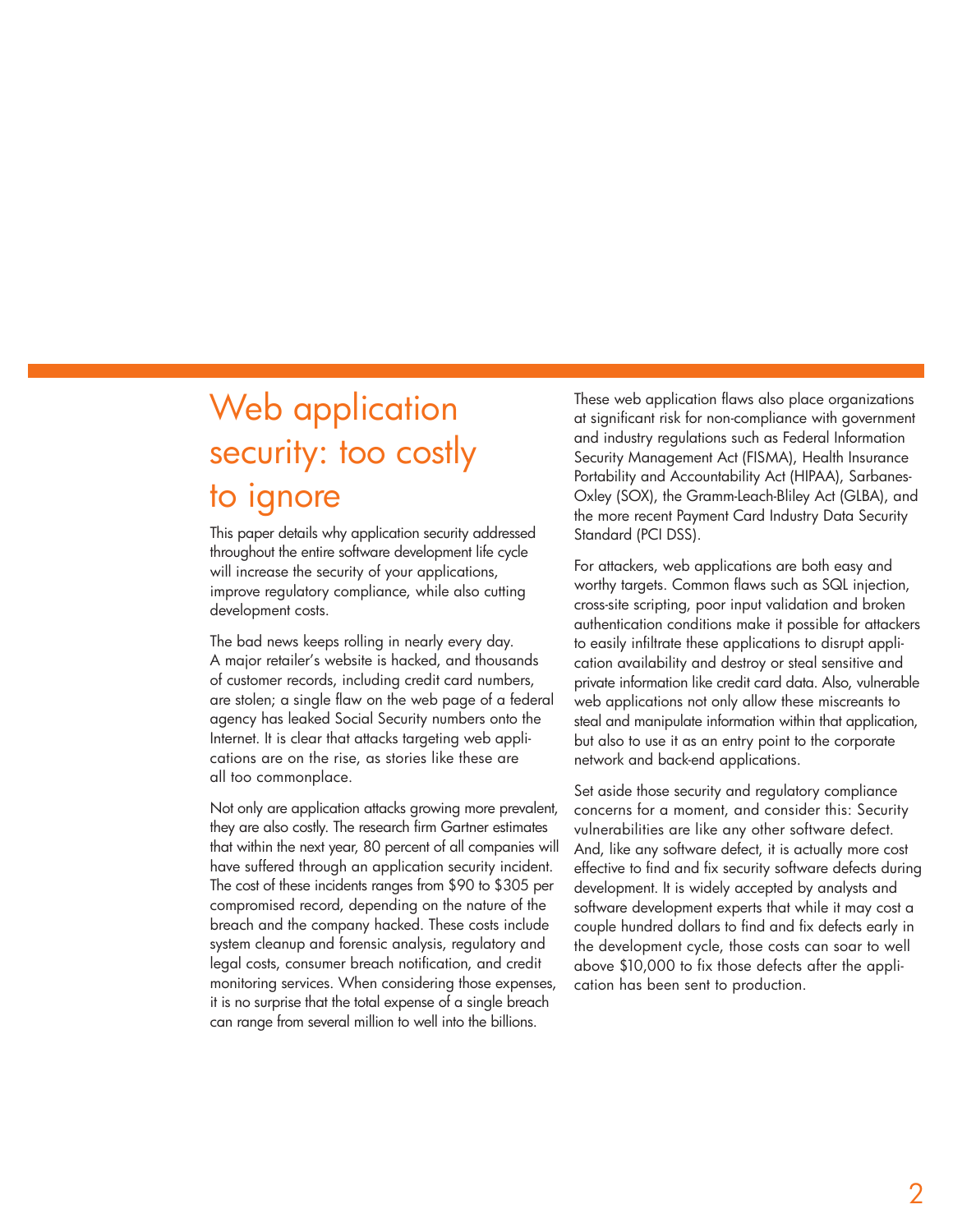Considering that web application security is so crucial to mitigating the risks of attack and attaining regulatory compliance, the number of web attacks is on the rise, and the fact that it is exponentially more cost effective to remedy those flaws early in the development process, one must question why there is such a chasm between where application security should be and the sad shape of application security today.

The answer: Most organizations approach application security backwards. They bolt security on to the very end of the development process instead of building it in throughout. Typically, security teams will conduct an application security assessment just prior to deployment or worse yet—after the application is deployed, and they will uncover reams of security flaws—unvalidated inputs, logic errors and other defects created in the code during the entire development process. Those security managers then will be forced to go back to the developers and demand the code be fixed before the software can be released into production. This expensive and inefficient approach forces deployment date delays and severely limits the number of security defects the development and quality assurance (QA) teams will be able to resolve and re-test. This bodes badly for the prospect of building secure applications.

As you will see, by simply adding security to existing development checkpoints, such as when current functionality and performance tests are completed, organizations can slash security-related maintenance costs, while also producing dramatically more secure and regulatory-compliant applications.

Web application security: solving a complex challenge There are many reasons why security flaws work their way into web applications. First, security is rarely considered during the functional requirements phase; that is to say that application owners do not demand security from the onset so developers do not build security into their applications.

Second, even when developers do consider security, they are covering only the basics: authentication, authorization, access control and encryption. They often do not provide comprehensive input validation to prevent SQL-injection and cross-site scripting defects. As a result, developers leave scads of security defects in their source code. This is not because they do not want to develop the most secure software possible. Rather, the primary focus of developers is to build highly functional and available applications. Their attention is on performance and ease-of-use. They tend to think about how the normal user will approach the software, not how attackers will try to bend an application's capabilities and coding weakness for malicious purposes. Even developers who recognize the importance of web application security usually see it as the responsibility of IT security or as part of the QA process.

Also, popular development tools, such as Microsoft® Visual Studio, IBM Rational Application Developer and Eclipse are very powerful at what they do—provide a robust development environment. However, they are not designed to aid in the production of secure software.

The result: Many web applications are rich in functionality but vulnerable to unwanted exploits and intrusions. These vulnerable web applications get deployed—and eventually attacked.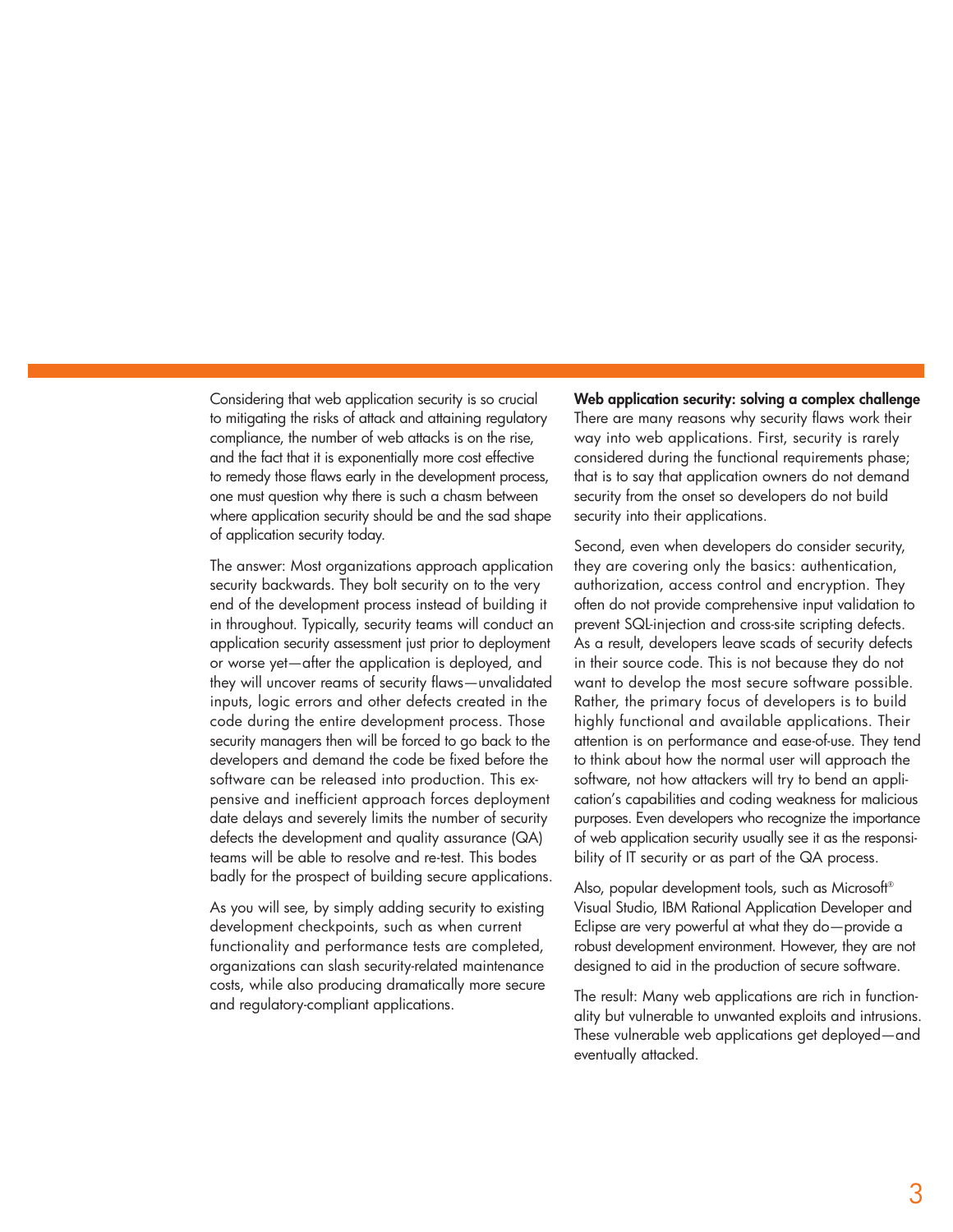To be effective, software security must be treated just as any other software defect that would affect performance, or functionality. In that way, the security review just before the application is sent to production is more of a checkup than a fire drill. That is how savvy organizations costeffectively develop secure code while making sure they meet development deadlines.

Toward continuous and secure application development Remedying security problems during the development process is not something that can be achieved immediately. It takes time to integrate security into the various stages of software development. But any organization that has undertaken other initiatives, such as implementing a configuration management database (CMDB), capability maturity model (CMM) or even undergoing a Six Sigma program, knows the effort is worth it because systematized processes provide better results, more efficiency and cost savings over time.

And just as standardization on development processes such as whether it's RAD (rapid application development), waterfall or agile—brings development efficiencies, saves time and improves quality, it's clear that strengthening the software development life cycle by possessing the right security testing tools and placing software security higher in the priority list is an excellent and invaluable long-term business investment. The important takeaway is that no matter how large or small your development efforts, all stakeholders business and application owners, security, regulatory compliance, audit and quality assurance teams—must have a say from the beginning and benchmarks must be set for quality testing.

The section below gives you an idea how the security and regulatory compliance efficiency of web applications can be improved substantially simply by adding a few additional checks throughout the development process.

#### Strategy and planning phases

Executive-level sponsorship—This is the first stage, and perhaps the most crucial. Without executive-level sponsorship for secure software development and compliance, it is difficult, if not impossible, to get the organizational changes required for success. Organizations with strong executive-level sponsorship know that by implementing a comprehensive web application security program, they are meeting their compliance requirements, preventing security breaches, and saving time and money otherwise spent re-working security defects. And it is management's responsibility to mandate that applications be built and managed securely, and that software vulnerabilities be treated like any other software defect, such as those that cause slow application performance. Savvy development organizations know that it makes financial and organizational sense to do it right, from the beginning. And the only way to begin making these changes is for them to be demanded from top management.

Involvement of all application stakeholders—Organizations need to apply a structured process toward secure software development. This means security teams, analysts, design, development, QA and audit should be evaluating security during requirements, design, development and throughout production. In this way, security issues can be addressed as they arise throughout the application life cycle—from business requirements assessment to development and deployment. For example, by bringing security expertise into the design process, certain vulnerabilities such as application dependencies can be reduced right away, ensuring a design with fewest privileges. The more that potential attack vectors can be mitigated early on, the safer the final product will be.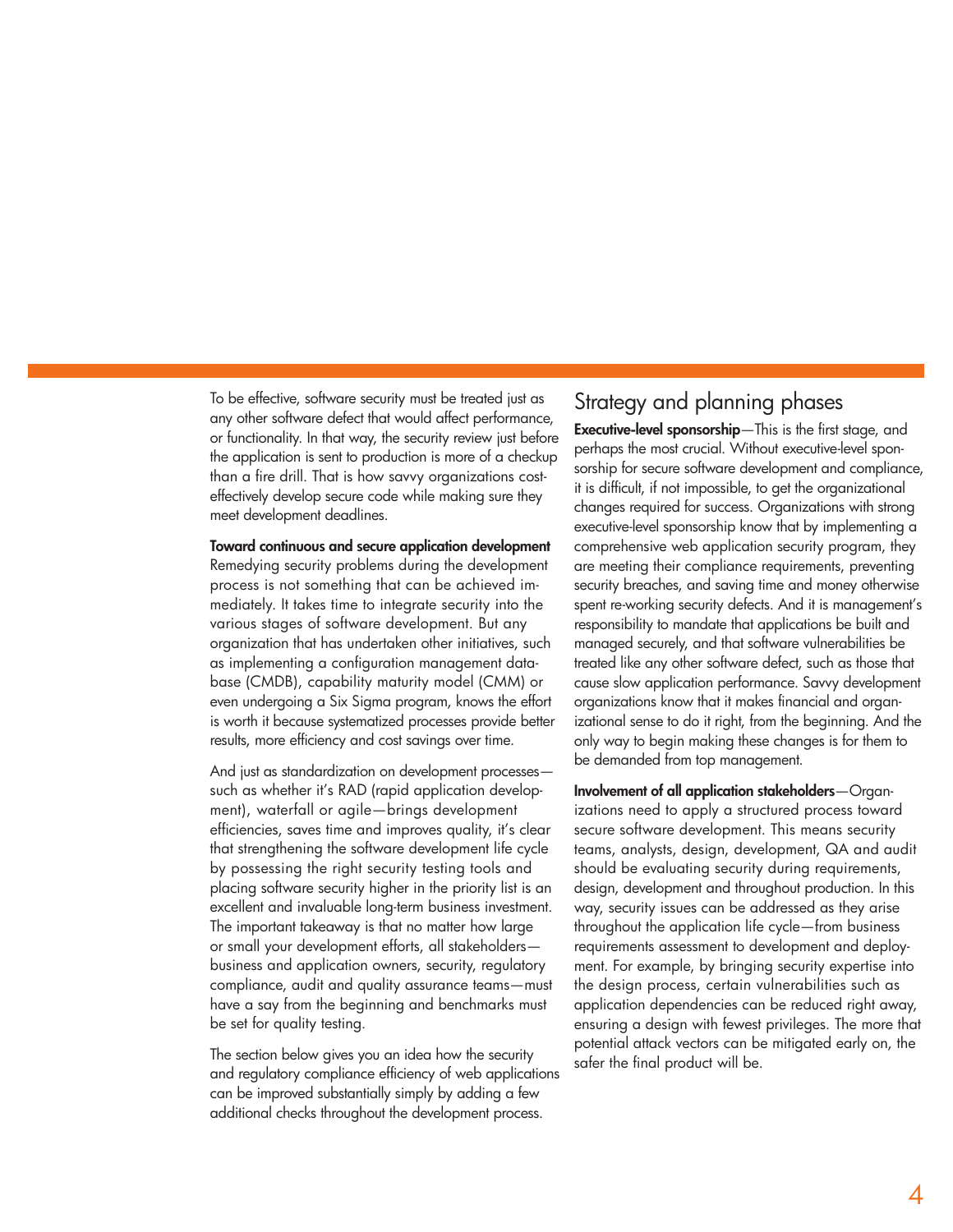#### Requirements phase

During these early phases, it is also useful to identify legal, security policy and regulatory compliance demands. Will the application hold government or industry-regulated information, such as data that may apply to HIPAA, PCI DSS or Sarbanes-Oxley? Will the application have access to, or reside on, the same network or servers as highly confidential information? If so, special attention needs to be paid to its security. Such applications need to have their design and functional requirements reviewed and approved by compliance and security executives.

#### Design phase

Misuse cases and threat models-During the technical design phase, the security team should develop misuse cases and threat models. While use cases are used to nail down application requirements, misuse cases aim to identify how an attacker may try to misuse the application for profit, or to access the network. Threat modeling is where your teams examine how the application itself could create threats and vulnerabilities. For instance, are certain areas of the application susceptible to denial-of-service attacks, and would a successful attack impact the availability of other applications? Does the application connect to a classified database? If so, would stronger authentication be necessary?

### Build phase

Enforce secure coding practices—Throughout the development process, developers need to employ secure coding practices. They need to validate inputs, adhere to least privilege of processes, and generally hold fast to the best practices coding standards for the language and platform. This perhaps is one of the more difficult areas of your secure development initiative. The key is to provide developers with consistent training on secure application development trends and practices. If your organization is unsure of these practices, the Open Web Application Security Project (OWASP) is a great place to start:

#### www.owasp.org.

Secure code reviews—In addition to quality and functional code reviews, security defect reviews need to be incorporated throughout development. Here is where software inspection software can help to automatically find and fix security-related defects. These defects include SQL injection, cross-site scripting, unvalidated inputs and other vulnerabilities missed during development. As the application edges closer to completion, it is crucial to also conduct integration tests. For instance, many software security controls operate as individual components and should be tested as such; other vulnerabilities become evident only as the application is pieced together.

During this phase, it is crucial that the application be evaluated from several perspectives. Some organizations will perform a "black box" assessment, which is to have a skilled security assessor appraise the application with little to no knowledge about how the application was developed. They will also have another assessor, who does have knowledge of the software's inner workings, perform a "white box" evaluation of the application. Today, software is available that provides both black-box white-box testing.

## Test phases

The key to success is to integrate security as the third pillar in application testing: functionality, performance and security; as the application hits normal QA benchmarks, the QA teams also test for security defects. Selecting tools that integrate tightly within your testing environment will go a long way to help in this regard.

Application assessment-For these application security assessments, it is important to select a highly accurate and comprehensive automated assessment tool: a web application vulnerability assessment platform that can assess mature web applications as well as those built using modern web services and Web 2.0 technologies. Choose an automated scanner that integrates into your development environment and delivers fast scanning capabilities, broad security assessment coverage and accurate results derived from combined black-box, whitebox analysis.

### Deployment phase

Secure application rollout-Ensure that all best practices for secure deployment are adhered to. Secure deployment means that the software is installed with all secure defaults enabled, meaning all file permissions are set appropriately and the secure settings of the application's configuration are used. After the software has been deployed, its security needs to be maintained throughout its lifespan. An all-encompassing software patch management process needs to be in place. Emerging threats need to be evaluated, and vulnerabilities need to be prioritized and managed.

#### Production

**Ongoing assessments**—Changes to web applications create risk, and what once was secure can become vulnerable. If security is a one-time activity, a vulnerability that enters the system after the audit can go undetected. Instead, you need to view application security as a process, included throughout the development life cycle in order to create secure web applications. Add security into the practices of every team member associated with developing and running your web applications.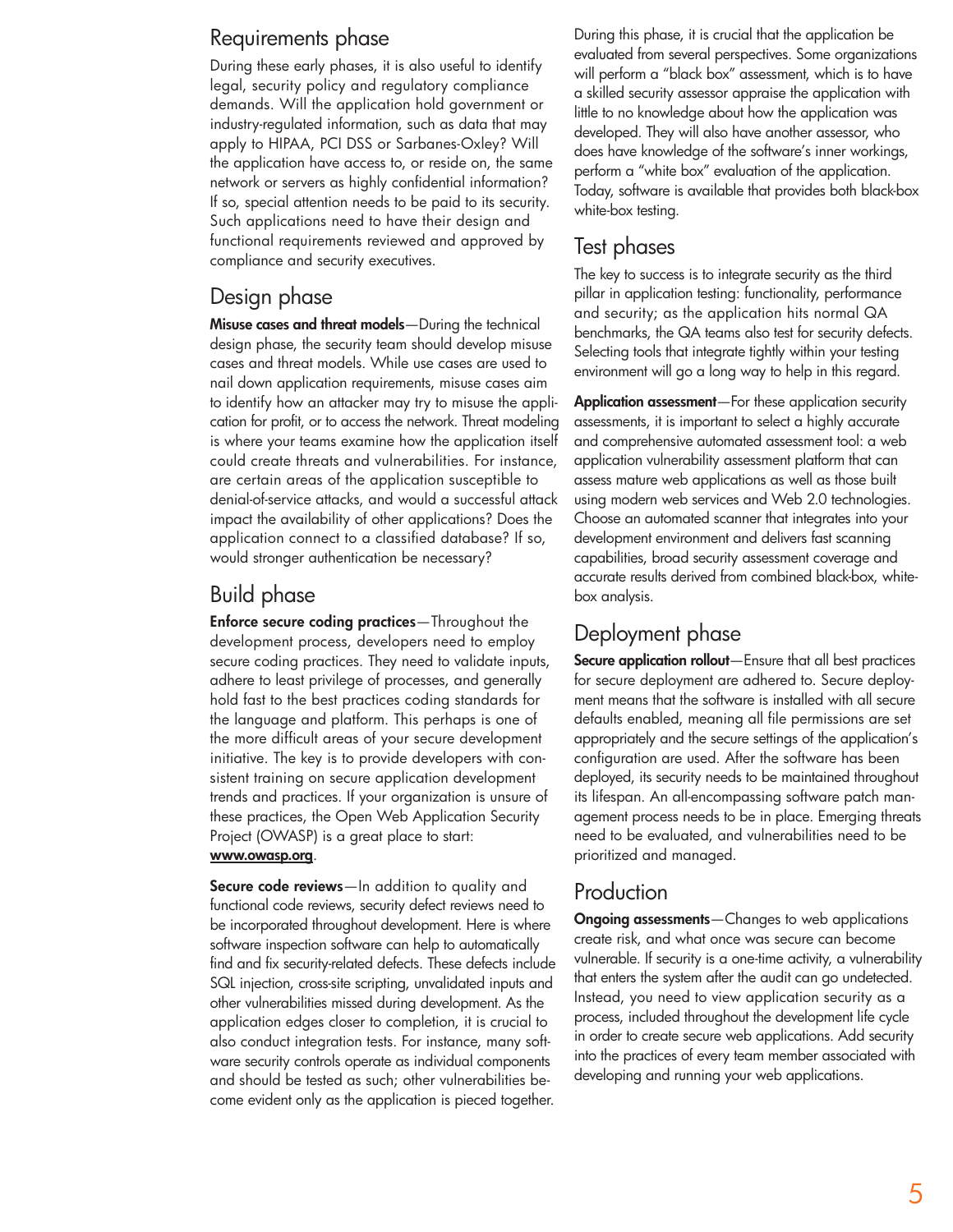## Automate security into the application development life cycle

It's one thing to develop and manage software manually with security in mind. It's quite another to use tools that instill and enforce secure development throughout entire application life cycle.

Fortunately, application assessment and security tools are available today that will help you to get there without slowing even the most aggressive project schedules. But in order to strengthen development throughout the application life cycle, it's essential to pick tools that aid developers, testers, security professionals and application owners, and that these toolsets integrate tightly with popular IDEs, such as Eclipse and Microsoft's Visual Studio.NET for developers and HP Quality Center software for testers.

While many application security vendors offer solutions to some pieces of the secure development life cycle, such as application security assessments, only HP Application Security Center software brings all of the pieces together. HP Application Security Center helps your developers, QA teams and security professionals quickly assess and remedy application security risk and vulnerabilities. HP Application Security Center provides common security policy definitions, automated security tests, centralized permissions control and web-based access to security information through four applications: HP DevInspect software—HP DevInspect simplifies security at the earliest stages, during development, by automatically finding and fixing application vulnerabilities. HP DevInspect fully integrates with many integrated development environments (IDEs), including Microsoft Visual Studio, IBM Rational Application Developer and Eclipse. Developers use HP DevInspect to build secure web applications and services quickly and easily, without affecting schedules or requiring security expertise. For comprehensive web security testing, the Hybrid Analysis approach in HP DevInspect combines source code analysis with blackbox testing in a single, cooperative process, helping to reduce false positives and find more application security defects.

HP QAInspect software—At the next stage of the software development life cycle, HP QAInspect enables QA teams to manage and conduct functional testing and website security testing from a single platform without the need for specialized security knowledge. HP QAInspect features deep and intuitive integration into the most popular testing platforms, helping you to test web applications for security without leaving the QA environment. HP QAInspect finds and then prioritizes web application security vulnerabilities and presents detailed information and remediation advice for each vulnerability.

HP QAInspect is integrated tightly with HP Quality Center, thereby enabling companies to fully automate website security testing into the existing test management process without affecting aggressive product release schedules.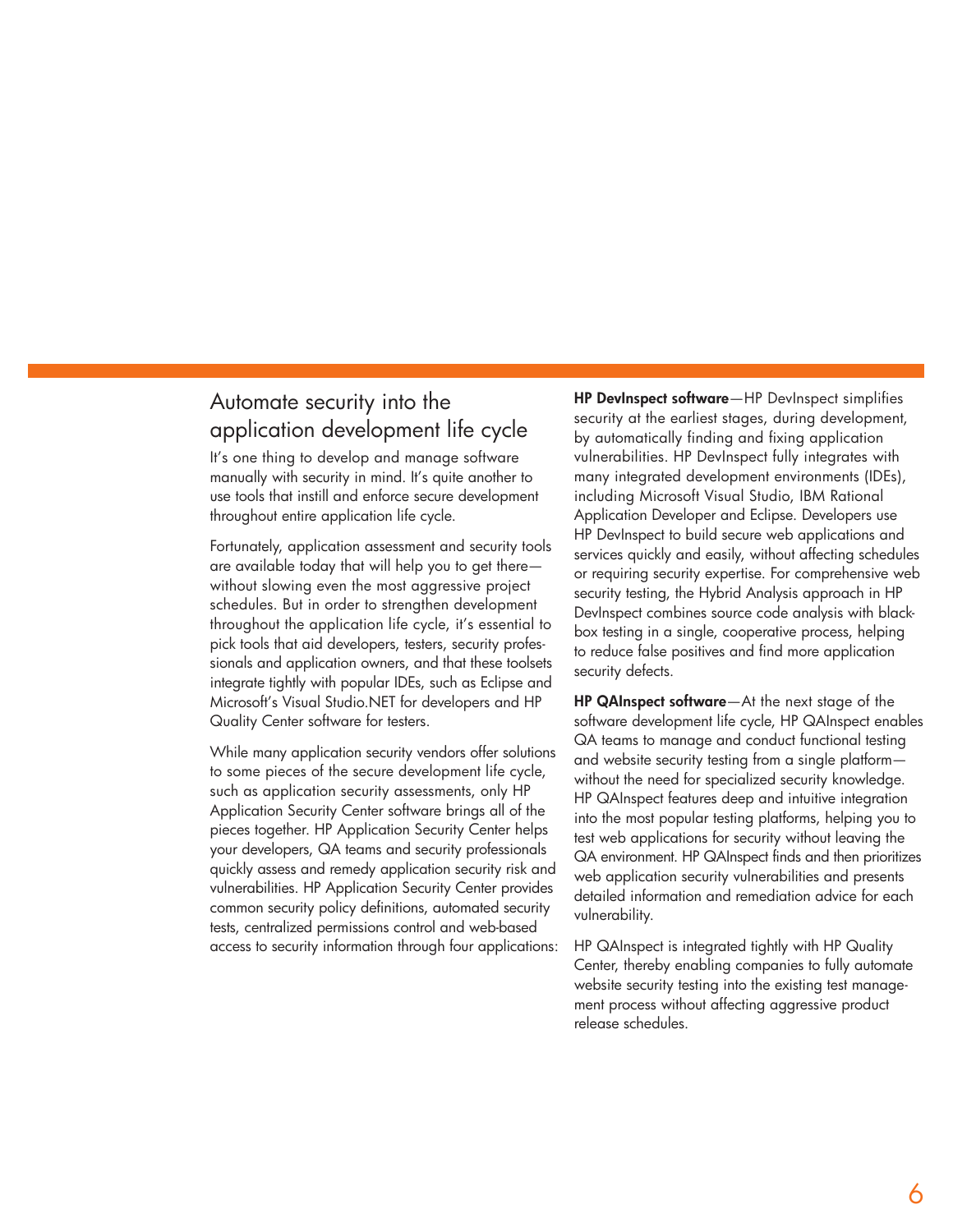HP WebInspect software—For existing applications, and for applications ready to be put into production, HP WebInspect performs web application security testing and assessment for today's complex web applications, built on emerging Web 2.0 technologies. HP WebInspect delivers fast scanning capabilities, broad security assessment coverage and accurate web application security scanning results. HP WebInspect identifies security vulnerabilities that are undetectable by traditional scanners. With its innovative assessment technology, such as Intelligent Engines and concurrent application scanning, you get fast and accurate automated web application security testing and web services security testing.

#### HP Assessment Management Platform software—

A standard for advanced, global security programs, HP Assessment Management Platform is a distributed, scalable, web application security testing platform that helps you address the complexities of today's web application security testing and scanning programs. It lets all constituents get information about application security vulnerabilities and participate in the assessment and remediation process without losing centralized control.

With HP Assessment Management Platform, organizations can perform unlimited, automated web application security testing and assessments while consolidating information into a real-time, high-level dashboard view of the enterprise's current risk posture and regulatory compliance. This consolidates and summarizes the organization's application security status so that you easily can assess and remedy security vulnerabilities in your applications.

#### Benefits of HP Application Security Center

- Lower risks by detecting security defects early in the application software development life cycle.
- Reduce time and budget for a security risk assessment through consolidated, automated testing.
- Facilitate a coordinated application security testing program across different departments in different locations.
- Provide visibility into the enterprise-wide application security status through pre-configured reports.
- Help management measure the effectiveness of your security risk assessment program.
- Meet legal and regulatory compliance requirements.
- Support complicated sites, including those using JavaScript™, flash, web services, SOAP or Ajax.

### Conclusion

HP Application Security Center offers an effective endto-end application security solution to enable your organization to stay protected from costly security breaches, remain compliant with government and industry regulations, and even reduce the long-term costs associated with application maintenance. It's crucial that application security be addressed throughout the entire life cycle, and only HP and the HP Application Security Center have the expertise and tools—WebInspect, QAInspect, DevInspect—to get you there.

Contact the HP Application Security Center today by phone (866) 774-2700 x1, e-mail: qmsecuritysales@hp.com or web at www.hp.com/go/securitysoftware.